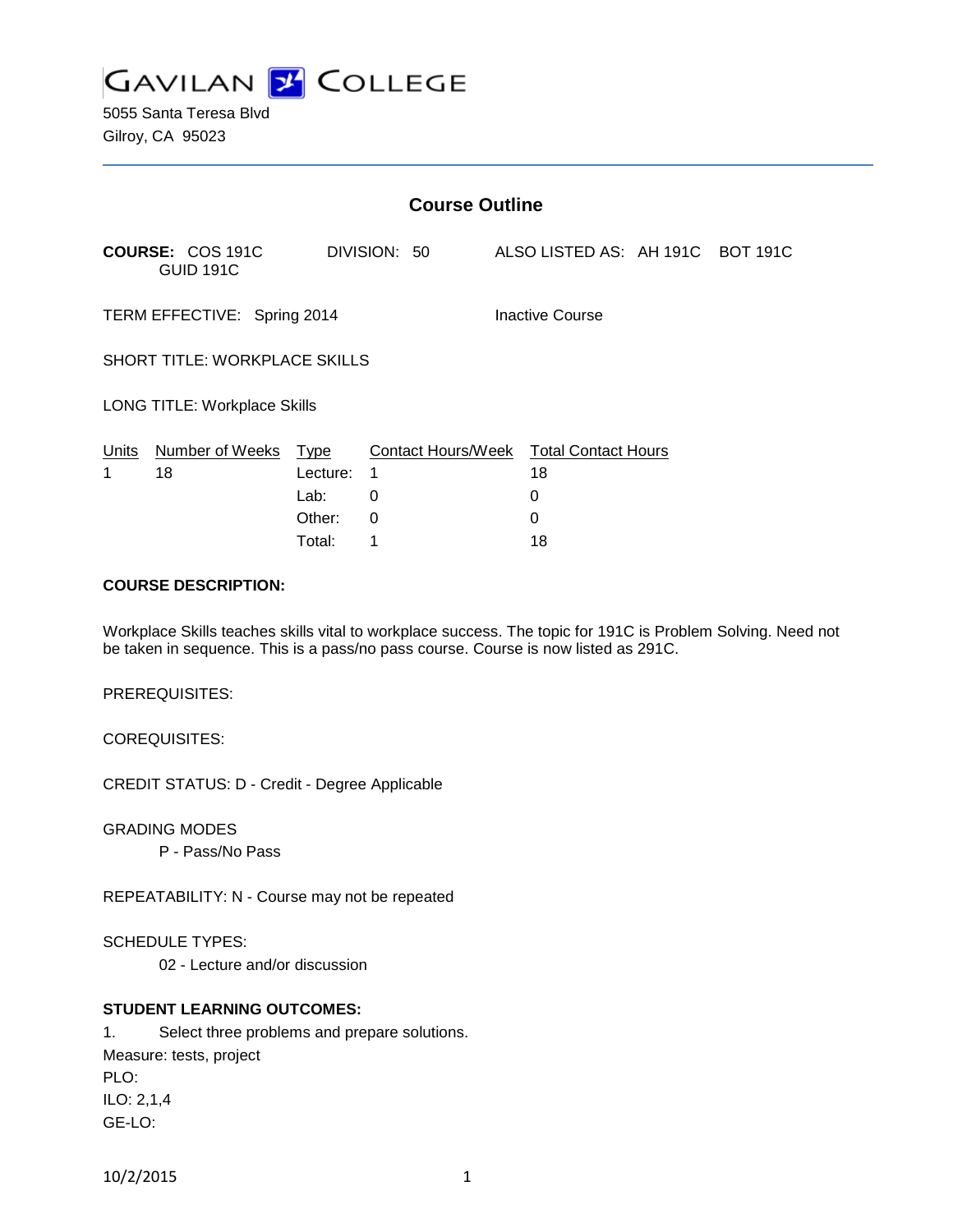Year assessed or anticipated year of assessment: 2010-11 & 2012-13

2. Assess the cause of three problems. Measure: role playing, exams, performance PLO: ILO: 2,4,6,1 GE-LO: Year assessed or anticipated year of assessment: 2010-11 & 2012-13 3. List four customer expectations. Measure: homework, tests PLO: ILO: 2,4,1,5 GE-LO: Year assessed or anticipated year of assessment: 2010-11 & 2012-13

4. Demonstrate action steps and follow-up plans for dealing with customer expectations. Measure: homework, quizzes, performance PLO: ILO: 1,2,5,4 GE-LO: Year assessed or anticipated year of assessment: 2010-11 & 2012-13

5. Create and interpret two charts and graphs. Measure: homework, quizzes PLO: ILO: 2,3,1,7 GE-LO: Year assessed or anticipated year of assessment: 2010-11 & 2012-13

# **CONTENT, STUDENT PERFORMANCE OBJECTIVES, OUT-OF-CLASS ASSIGNMENTS**

Curriculum Approval Date: 09/28/2015 Course is now listed as 291C. Each week the student will complete the required assignments including reading and workbook exercises. WEEK 1-3 3 HOURS Introduction to Problem Solving. Identifying the problem. Types of work problems Homework: List why problem-solving skills can be useful at work Give examples of where identifying the problem can be tricky. Give examples of different types of problems. Performance objectives: Students will be able to list different categories of problems. Students will be able to list why problem-solving skills can be useful at work.

10/2/2015 2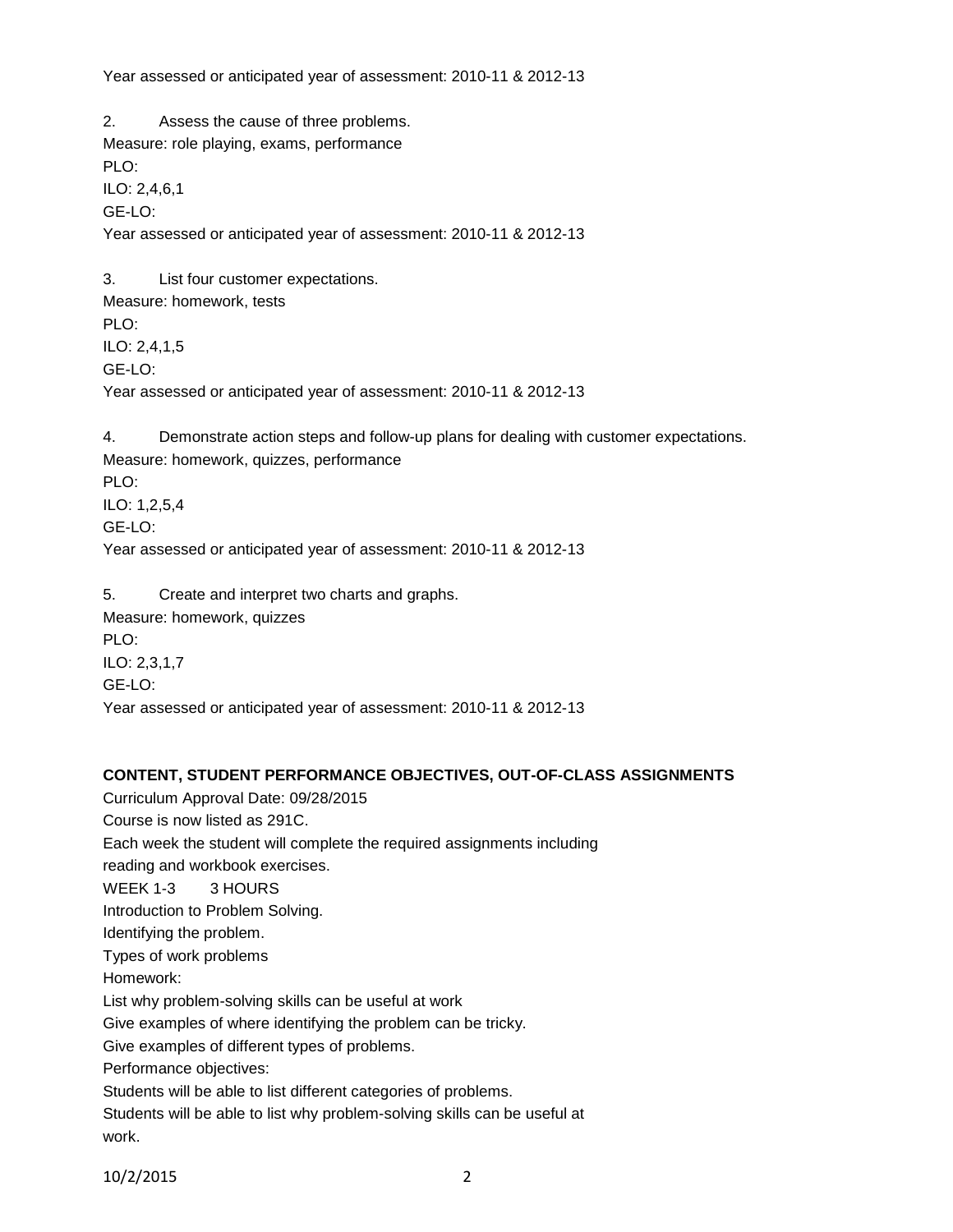Students will be able to give examples of where identifying the problem can be tricky. WEEKS 4-6 3 HOURS Who is the Customer? Internal customers. External customers. Homework: For a work situation identify the major external customers. For a work situation identify the major internal customers. Give examples of identifying who are the obvious customer and hidden customer. Performance objectives: Students will be able to different groups of customers Students will be able to identify the major external and internal customers. Students will be able to provide examples of obvious customers and hidden customers. WEEKS 7-9 3 HOURS Interviewing people. Why good interviews are important. Developing good questions for an interview. Using surveys to find information. Mid-term exam. Homework: Select a possible job situation and develop good interview techniques for that interview. Develop a survey to find out information about a problem situation. Performance objectives: Students will be able to develop a survey for a work situation. Students will be able to do a good interview for a work problem. WEEKS 10-12 3 HOURS Using charts and types of charts. Why pictures are worth a thousand words. Examples of Run charts and Pareto charts. Interpreting information on a chart. The 80/20 rule. Homework: Select some work information and develop charts to display the information. Show how chart scale can used to hide or emphasize data. Develop some Pareto charts to display data. Select several problems and decide when a Run chart should be used and when a Pareto chart should be used. Performance objectives: Students will be able to produce some charts. Students will be able to read and interpret charts. Students will be able to display data in four different types of charts.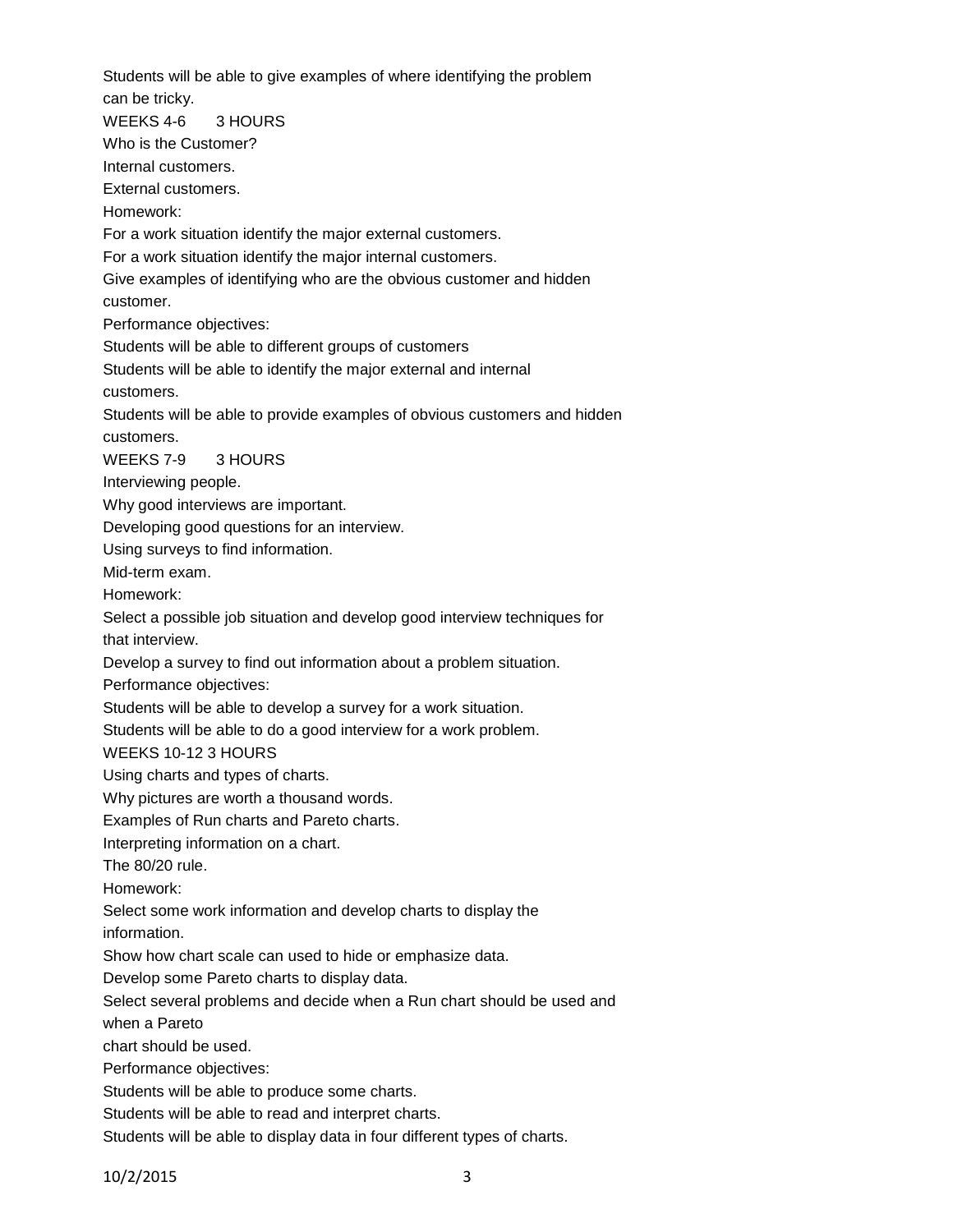# WEEKS 13-15 3 HOURS

Use and characteristics of Problem Maps.

Weather report, an example of a problem map.

How to make a Problem Map.

Identifying the Root Cause and the Five Why Method.

Homework:

List examples of problems where a problem map would be useful.

Create 3 different problem maps that help find problem solutions.

Look at several problems and suggest the root cause of the problem.

Use Fish Diagrams and Five Why method to identify the problem.

Performance objectives:

Students will be able to read a Problem Map.

Students will be able to produce a Problem Map.

Students will be able to use Fish Diagrams and Five Why methods.

WEEKS 16-18 3 HOURS

Selecting a solution.

Brainstorming for a solution, good and bad ways.

Implementing and monitoring a solution.

Homework:

Look at ways to select a solution for a problem.

Use brainstorming to find the solution and analyze the brainstorming session.

Develop a solution and ways to monitor the solution.

Final projects and final exam.

Performance objectives:

Students will be able to brainstorm a problem.

Students will be able to explain good ways and bad ways to brainstorm.

Students will be able to develop a solution and monitor the solution.

ASSIGNMENTS:

Each week the studentn will complete the required assignments including reading and workbook exercises.

# **METHODS OF INSTRUCTION:**

Lecture, AV presentation, theoretical and skills evaluation, quizzes/exams.

# **METHODS OF EVALUATION:**

The types of writing assignments required: Written homework Reading reports Lab reports Other: SKILLS The problem-solving assignments required: Homework problems Field work **Quizzes** Exams The types of skill demonstrations required: Class performance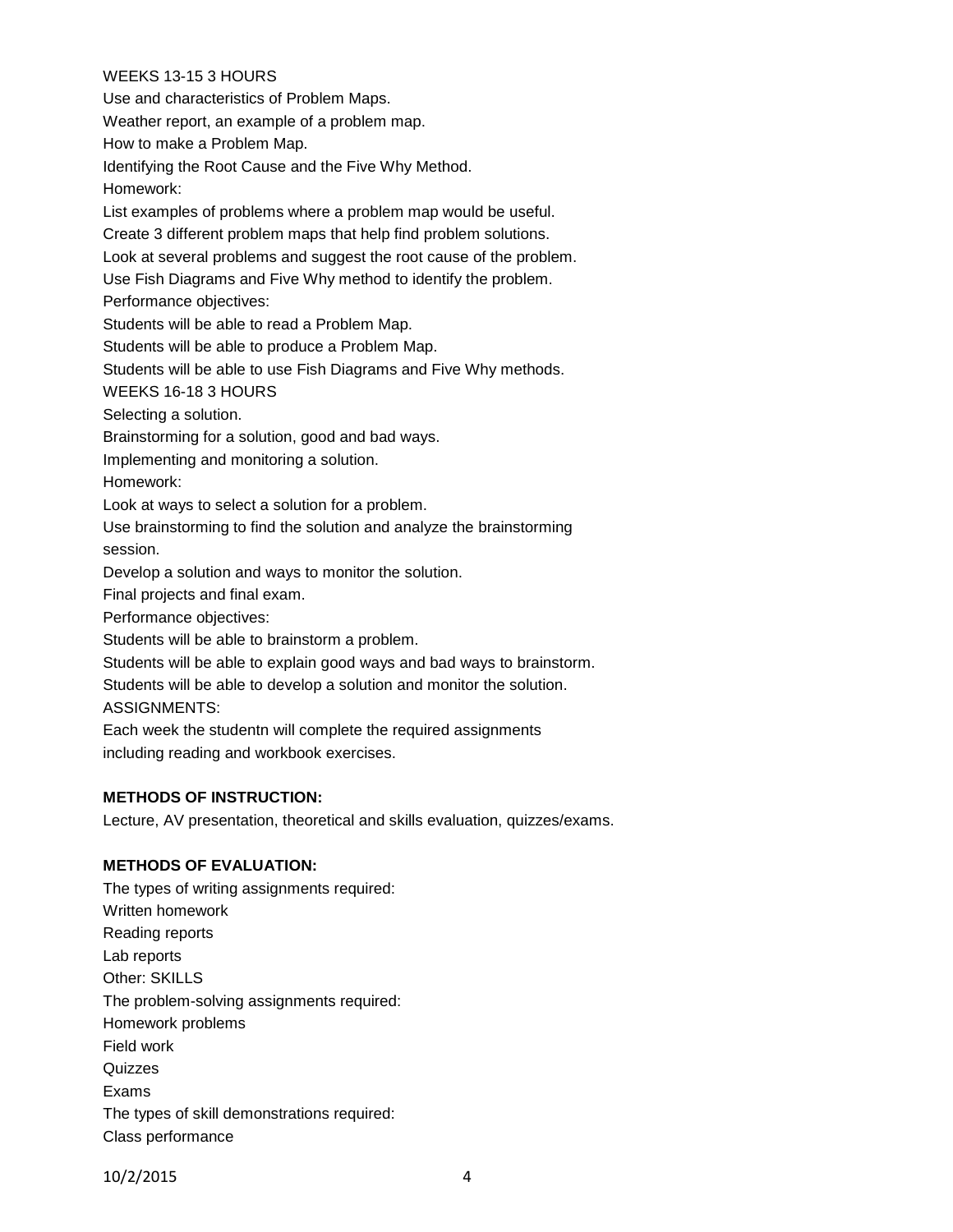Field work Performance exams The types of objective examinations used in the course: Multiple choice True/false Matching items Completion Other category: None The basis for assigning students grades in the course: Writing assignments: 20% - 40% Problem-solving demonstrations: 20% - 45% Skill demonstrations: 20% - 45% Objective examinations: 20% - 45% Other methods of evaluation: 0% - 0%

# **REPRESENTATIVE TEXTBOOKS:**

Required: Donaldson, Cindy and Farley, Dan. Teambuilding & Problem Solving in the Workplace Work Skills Associates, 2014. Or other appropriate college level text. ISBN: 13: 9780966086911 (if available)

Reading level of text, Grade: 11th Verified by: MS Word

# **ARTICULATION and CERTIFICATE INFORMATION**

Associate Degree: CSU GE: IGETC: CSU TRANSFER: Not Transferable UC TRANSFER: Not Transferable

# **SUPPLEMENTAL DATA:**

Basic Skills: N Classification: I Noncredit Category: Y Cooperative Education: Program Status: 2 Stand-alone Special Class Status: N CAN: CAN Sequence: CSU Crosswalk Course Department: COS CSU Crosswalk Course Number: 191C Prior to College Level: Y Non Credit Enhanced Funding: N Funding Agency Code: Y In-Service: N